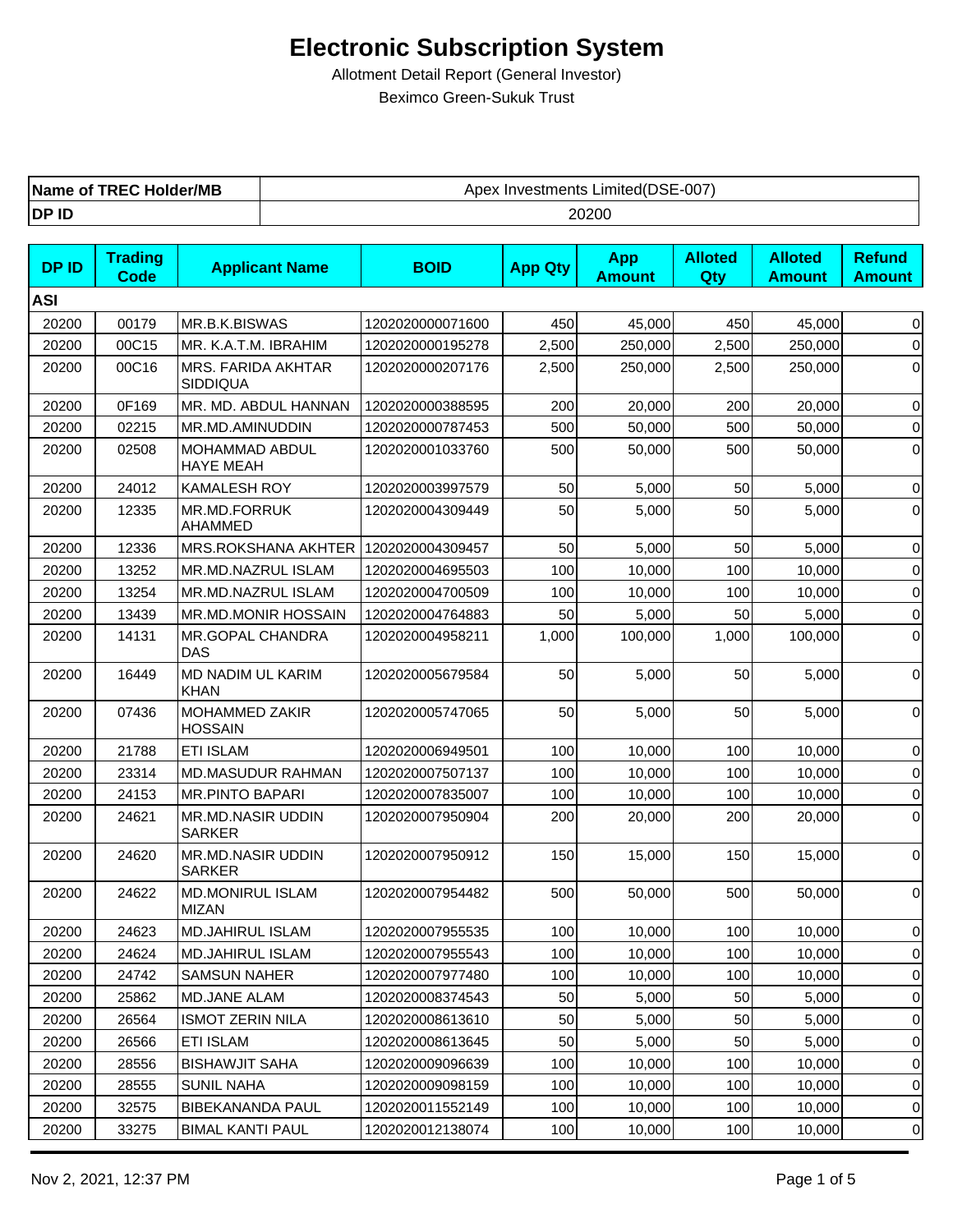| <b>DPID</b> | <b>Trading</b><br><b>Code</b> | <b>Applicant Name</b>                    | <b>BOID</b>      | <b>App Qty</b> | <b>App</b><br><b>Amount</b> | <b>Alloted</b><br>Qty | <b>Alloted</b><br><b>Amount</b> | <b>Refund</b><br><b>Amount</b> |
|-------------|-------------------------------|------------------------------------------|------------------|----------------|-----------------------------|-----------------------|---------------------------------|--------------------------------|
| <b>ASI</b>  |                               |                                          |                  |                |                             |                       |                                 |                                |
| 20200       | 33453                         | MD.MAHBUBUR RAHMAN                       | 1202020012345942 | 50             | 5,000                       | 50                    | 5,000                           | $\overline{0}$                 |
| 20200       | 35005                         | MRIDHA SULTAN-A-<br><b>TOYMUR</b>        | 1202020013210440 | 400            | 40,000                      | 400                   | 40,000                          | $\overline{0}$                 |
| 20200       | 35006                         | <b>MRIDHA SULTAN-A-</b><br><b>TOYMUR</b> | 1202020013210590 | 400            | 40,000                      | 400                   | 40,000                          | $\overline{0}$                 |
| 20200       | 34923                         | <b>MD.MONIRUL ISLAM</b><br><b>MIZAN</b>  | 1202020013270211 | 300            | 30,000                      | 300                   | 30.000                          | $\overline{0}$                 |
| 20200       | 36879                         | A.F.M HABIBUR RAHMAN                     | 1202020014474045 | 100            | 10,000                      | 100                   | 10,000                          | $\overline{0}$                 |
| 20200       | 36880                         | REZINA ARZU LOVELY                       | 1202020014474187 | 200            | 20,000                      | 200                   | 20,000                          | $\overline{0}$                 |
| 20200       | 38122                         | MIR ATIKUR RAHMAN                        | 1202020015158933 | 50             | 5,000                       | 50                    | 5,000                           | $\overline{0}$                 |
| 20200       | 38695                         | LIPI RANI PAUL                           | 1202020015769549 | 1,000          | 100,000                     | 1,000                 | 100,000                         | $\overline{0}$                 |
| 20200       | 39936                         | PAPAN KUMAR SAHA                         | 1202020017129335 | 1,500          | 150,000                     | 1,500                 | 150,000                         | $\overline{0}$                 |
| 20200       | 40012                         | NARENDRA NARAYAN<br><b>DAS</b>           | 1202020017182048 | 50             | 5,000                       | 50                    | 5,000                           | 0                              |
| 20200       | 40088                         | ASHOK KUMAR SAHA                         | 1202020017299629 | 2,500          | 250,000                     | 2,500                 | 250,000                         | $\overline{0}$                 |
| 20200       | 40256                         | <b>BISSHAJIT KUMAR ROY</b>               | 1202020017545379 | 500            | 50,000                      | 500                   | 50,000                          | 0                              |
| 20200       | 50117                         | <b>MD.ANWAR HOSSAIN</b>                  | 1202020017884283 | 50             | 5,000                       | 50                    | 5,000                           | 0                              |
| 20200       | 40782                         | <b>BEAUTY MADHU</b>                      | 1202020018388863 | 50             | 5,000                       | 50                    | 5,000                           | $\overline{0}$                 |
| 20200       | 65087                         | RATAN CHANDRA DAS                        | 1202020018564346 | 100            | 10,000                      | 100                   | 10,000                          | $\overline{0}$                 |
| 20200       | 65114                         | <b>JAYA DAS</b>                          | 1202020018655347 | 100            | 10,000                      | 100                   | 10,000                          | $\overline{0}$                 |
| 20200       | 41268                         | MD. RAFIQUL ISLAM                        | 1202020018865515 | 50             | 5,000                       | 50                    | 5,000                           | $\overline{0}$                 |
| 20200       | 65192                         | PROVATI RANI<br><b>BHOWMICK</b>          | 1202020018981151 | 500            | 50,000                      | 500                   | 50,000                          | $\overline{0}$                 |
| 20200       | 41373                         | <b>MD.ABDUL BAREK</b><br>MOLLAH          | 1202020018999302 | 300            | 30,000                      | 300                   | 30,000                          | $\overline{0}$                 |
| 20200       | 41388                         | AJIT KUMAR BASAK                         | 1202020019048089 | 500            | 50,000                      | 500                   | 50,000                          | $\overline{0}$                 |
| 20200       | 41432                         | <b>MD.KAJAL HOWLADER</b>                 | 1202020019137693 | 200            | 20,000                      | 200                   | 20,000                          | $\overline{0}$                 |
| 20200       | 41433                         | KAJAL HOWLADER                           | 1202020019137709 | 200            | 20,000                      | 200                   | 20,000                          | $\overline{0}$                 |
| 20200       | 65218                         | <b>SUDARSAN SAHA</b>                     | 1202020019171850 | 300            | 30,000                      | 300                   | 30,000                          | $\overline{0}$                 |
| 20200       | 41680                         | MST.MIRAJUNNESA                          | 1202020019615374 | 200            | 20,000                      | 200                   | 20,000                          | $\overline{0}$                 |
| 20200       | 41681                         | MST.MIRAJUNNESA                          | 1202020019615382 | 200            | 20,000                      | 200                   | 20,000                          | 0                              |
| 20200       | 60321                         | <b>DEBASIS BASAK</b>                     | 1202020019924401 | 150            | 15,000                      | 150                   | 15,000                          | $\overline{0}$                 |
| 20200       | 42100                         | <b>BEBY KHANOM</b>                       | 1202020020394066 | 100            | 10,000                      | 100                   | 10,000                          | 0                              |
| 20200       | 65440                         | NIRMAL KUMAR SAHA                        | 1202020020429955 | 900            | 90,000                      | 900                   | 90,000                          | $\overline{0}$                 |
| 20200       | 65441                         | NIRMAL KUMAR SAHA                        | 1202020020429963 | 1,000          | 100,000                     | 1,000                 | 100,000                         | $\overline{0}$                 |
| 20200       | 55076                         | MD.ARIFUL HAQ                            | 1202020022274690 | 50             | 5,000                       | 50                    | 5,000                           | 0                              |
| 20200       | 42859                         | TAPOSH KUMAR DAS                         | 1202020023167951 | 100            | 10,000                      | 100                   | 10,000                          | 0                              |
| 20200       | 43249                         | SHEIKH MOHAMMAD<br><b>SOROWARDI</b>      | 1202020024462611 | 100            | 10,000                      | 100                   | 10,000                          | 0                              |
| 20200       | 43335                         | MD.ABDUL BAREK<br><b>MOLLAH</b>          | 1202020024801576 | 300            | 30,000                      | 300                   | 30,000                          | 0                              |
| 20200       | 43422                         | HAFIZA AKTER KHANOM                      | 1202020025152747 | 200            | 20,000                      | 200                   | 20,000                          | 0                              |
| 20200       | 43574                         | <b>MD.SADIQUR RAHMAN</b>                 | 1202020025642541 | 100            | 10,000                      | 100                   | 10,000                          | 0                              |
| 20200       | 43573                         | PANOWARA BAREK                           | 1202020025642558 | 200            | 20,000                      | 200                   | 20,000                          | $\Omega$                       |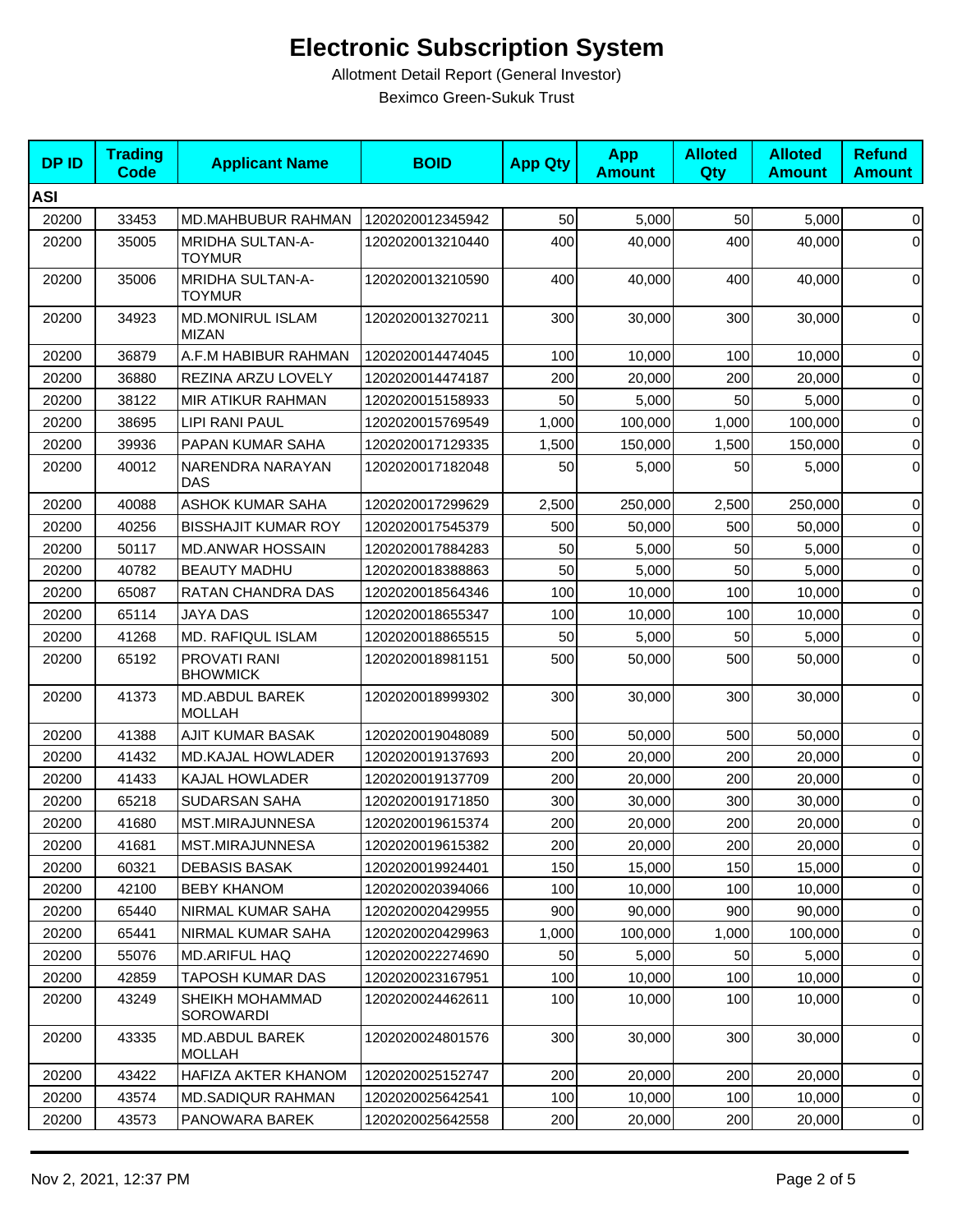| <b>DPID</b> | <b>Trading</b><br>Code | <b>Applicant Name</b>                   | <b>BOID</b>      | <b>App Qty</b> | <b>App</b><br><b>Amount</b> | <b>Alloted</b><br>Qty | <b>Alloted</b><br><b>Amount</b> | <b>Refund</b><br><b>Amount</b> |
|-------------|------------------------|-----------------------------------------|------------------|----------------|-----------------------------|-----------------------|---------------------------------|--------------------------------|
| <b>ASI</b>  |                        |                                         |                  |                |                             |                       |                                 |                                |
| 20200       | 66308                  | <b>MRS. MINA RANI DATTA</b>             | 1202020025714912 | 500            | 50,000                      | 500                   | 50,000                          | $\boldsymbol{0}$               |
| 20200       | 43707                  | <b>FAISAL MAHMUD MAHEDI</b>             | 1202020026126116 | 50             | 5,000                       | 50                    | 5,000                           | 0                              |
| 20200       | 44128                  | <b>HARMOHAN KARMAKER</b>                | 1202020028132119 | 50             | 5,000                       | 50                    | 5,000                           | 0                              |
| 20200       | 44378                  | MR.AMAL DAS                             | 1202020029496511 | 150            | 15,000                      | 150                   | 15,000                          | 0                              |
| 20200       | 44379                  | <b>MR.AMAL DAS</b>                      | 1202020029496544 | 150            | 15,000                      | 150                   | 15.000                          | $\mathbf 0$                    |
| 20200       | 66860                  | <b>MOS.SAHIDA AKTER</b>                 | 1202020030523612 | 400            | 40,000                      | 400                   | 40,000                          | 0                              |
| 20200       | 66859                  | MOS.SAHIDA AKTER                        | 1202020030523711 | 400            | 40,000                      | 400                   | 40,000                          | $\mathbf 0$                    |
| 20200       | 44552                  | MOSAMMAT HASINA<br><b>KHATUN</b>        | 1202020030632726 | 50             | 5,000                       | 50                    | 5,000                           | $\mathbf 0$                    |
| 20200       | 44600                  | <b>GOPAL CHANDRA</b><br><b>KARMAKER</b> | 1202020031097451 | 50             | 5,000                       | 50                    | 5,000                           | 0                              |
| 20200       | 44601                  | <b>GOPAL CHANDRA</b><br><b>KARMAKER</b> | 1202020031097516 | 50             | 5,000                       | 50                    | 5,000                           | $\mathbf 0$                    |
| 20200       | 44661                  | <b>CHANCHAL SAMADDAR</b>                | 1202020031850209 | 200            | 20,000                      | 200                   | 20,000                          | 0                              |
| 20200       | 0F244                  | MOHAMMAD REHAN<br><b>UDDIN</b>          | 1202020032533631 | 50             | 5.000                       | 50                    | 5,000                           | 0                              |
| 20200       | 67159                  | <b>ABDUR ROUF</b>                       | 1202020034920503 | 100            | 10,000                      | 100                   | 10,000                          | $\mathbf 0$                    |
| 20200       | 67184                  | <b>MD.NUR NOBI</b>                      | 1202020035294533 | 100            | 10,000                      | 100                   | 10,000                          | 0                              |
| 20200       | 67187                  | MD.MIZANUR RAHMAN<br><b>BHUIYAN</b>     | 1202020035294849 | 100            | 10,000                      | 100                   | 10,000                          | $\mathbf 0$                    |
| 20200       | 67186                  | ROKHSANA MOSTARY                        | 1202020035294865 | 100            | 10,000                      | 100                   | 10,000                          | 0                              |
| 20200       | 67185                  | <b>NAZMUN NAHAR</b>                     | 1202020035294948 | 200            | 20,000                      | 200                   | 20,000                          | 0                              |
| 20200       | 45662                  | <b>MD.SADIQUR RAHMAN</b>                | 1202020036930207 | 100            | 10,000                      | 100                   | 10,000                          | $\mathbf 0$                    |
| 20200       | 45663                  | ABUL FAIZ MD. HABIBUR<br><b>RAHMAN</b>  | 1202020036930215 | 150            | 15,000                      | 150                   | 15,000                          | 0                              |
| 20200       | 00D70                  | <b>MD. MASUDUR RAHMAN</b>               | 1202020044146178 | 100            | 10,000                      | 100                   | 10,000                          | $\mathbf 0$                    |
| 20200       | 0D159                  | <b>ARIFA SULTANA</b>                    | 1202020044800051 | 100            | 10,000                      | 100                   | 10,000                          | 0                              |
| 20200       | 0D156                  | AJOY KUMER NAHA                         | 1202020044804761 | 50             | 5,000                       | 50                    | 5,000                           | 0                              |
|             | <b>Sub Total</b>       | Records:89                              |                  | 26,350         | 2,635,000                   | 26,350                | 2,635,000                       | $\bf{0}$                       |
| <b>NRB</b>  |                        |                                         |                  |                |                             |                       |                                 |                                |
| 20200       | 0G268                  | Ms. Afrin Ahmed                         | 1202020014756843 | 1,000          | 100,000                     | 1,000                 | 100,000                         | 0                              |
|             | <b>Sub Total</b>       | <b>Records:1</b>                        |                  | 1,000          | 100,000                     | 1,000                 | 100,000                         | $\mathbf{0}$                   |
| <b>RB</b>   |                        |                                         |                  |                |                             |                       |                                 |                                |
| 20200       | A3948                  | FARJANA AKTER RATNA                     | 1202020015542114 | 50             | 5,000                       | 50                    | 5,000                           | 0                              |
| 20200       | G2023                  | <b>MD. ABDUL MOKTADIR</b>               | 1202020017047709 | 1,000          | 100,000                     | 1,000                 | 100,000                         | 0                              |
| 20200       | 0H308                  | ABU MD. JAKIR HOSSAIN                   | 1202020027506142 | 250            | 25,000                      | 250                   | 25,000                          | 0                              |
| 20200       | 0B599                  | <b>ASIF AMAN</b>                        | 1202020029861841 | 200            | 20,000                      | 200                   | 20,000                          | 0                              |
| 20200       | 0B404                  | MD ABUL HASAN KHAN                      | 1202020032793855 | 350            | 35,000                      | 350                   | 35,000                          | 0                              |
| 20200       | 0H302                  | <b>ASHKER IBNA SHAHID</b>               | 1202020033792581 | 250            | 25,000                      | 250                   | 25,000                          | 0                              |
| 20200       | 0c209                  | <b>MD. MATLUBUR RAHMAN</b>              | 1202020045184097 | 50             | 5,000                       | 50                    | 5,000                           | 0                              |
| 20200       | A4073                  | S.M. KHODA BAKSH                        | 1202020045372577 | 50             | 5,000                       | 50                    | 5,000                           | 0                              |
| 20200       | 0D347                  | MD. MAMUN                               | 1202020046117281 | 200            | 20,000                      | 200                   | 20,000                          | 0                              |
| 20200       | 0D348                  | MD. MAMUN                               | 1202020046144263 | 150            | 15,000                      | 150                   | 15,000                          | 0                              |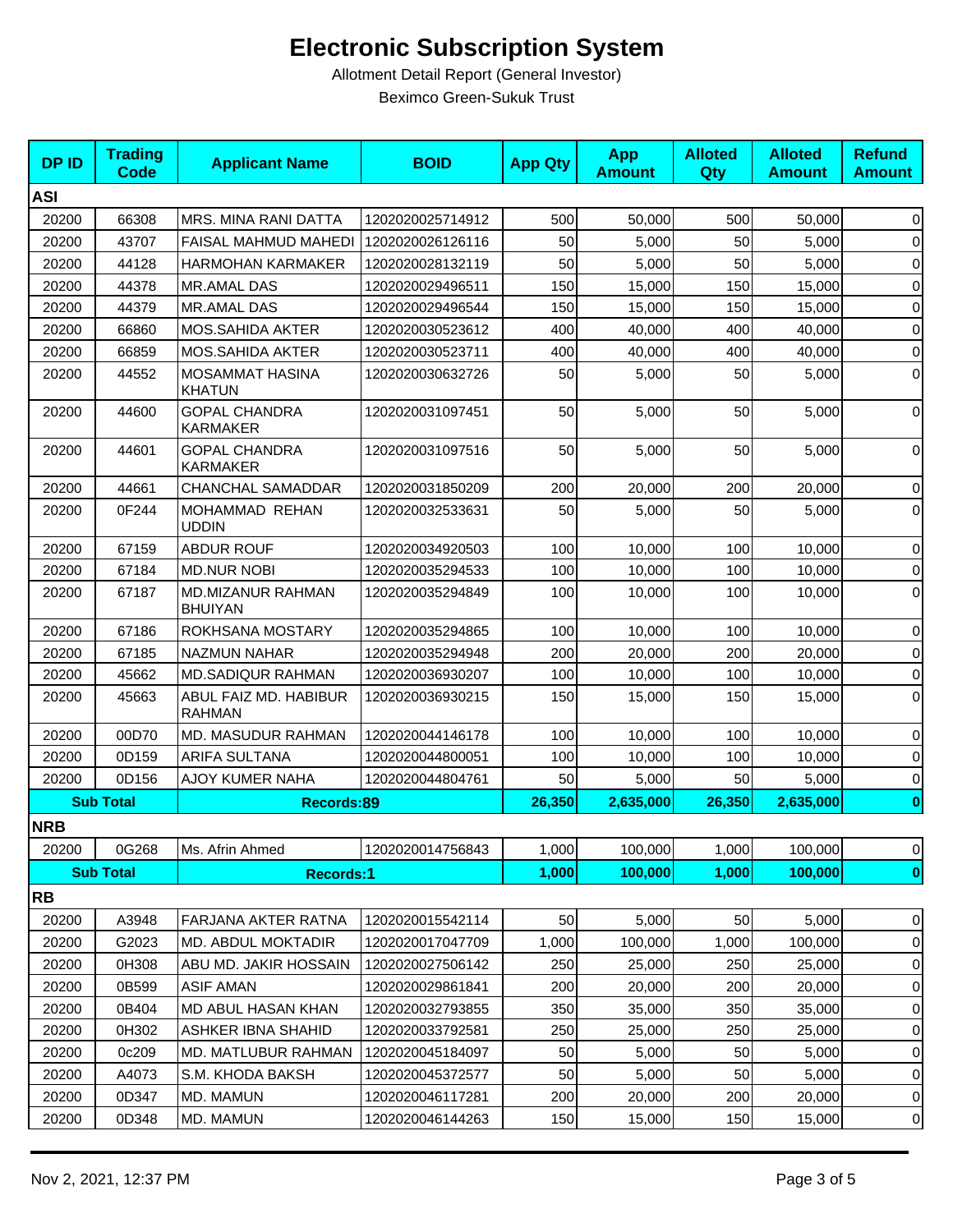| <b>DPID</b> | <b>Trading</b><br>Code | <b>Applicant Name</b>                  | <b>BOID</b>      | <b>App Qty</b> | <b>App</b><br><b>Amount</b> | <b>Alloted</b><br>Qty | <b>Alloted</b><br><b>Amount</b> | <b>Refund</b><br><b>Amount</b> |
|-------------|------------------------|----------------------------------------|------------------|----------------|-----------------------------|-----------------------|---------------------------------|--------------------------------|
| <b>RB</b>   |                        |                                        |                  |                |                             |                       |                                 |                                |
| 20200       | 0B754                  | MR. S. M. FOYES IQBA                   | 1202020046323012 | 1,000          | 100,000                     | 1,000                 | 100,000                         | $\overline{0}$                 |
| 20200       | 0B753                  | MR. S.M. FOYES IQBAL                   | 1202020046333921 | 1,000          | 100,000                     | 1,000                 | 100,000                         | 0                              |
| 20200       | 0D492                  | <b>DIPTI DEBNATH</b>                   | 1202020046659379 | 300            | 30,000                      | 300                   | 30,000                          | $\overline{0}$                 |
| 20200       | 0H220                  | <b>NASCENIA LIMITED</b>                | 1202020048394972 | 1,800          | 180,000                     | 1,800                 | 180,000                         | $\overline{0}$                 |
| 20200       | B1448                  | MOHAMMAD AL- AMIN                      | 1202020048650403 | 50             | 5,000                       | 50                    | 5,000                           | $\overline{0}$                 |
| 20200       | 0G409                  | MD. SHAMSUL ALAM                       | 1202020050158242 | 200            | 20,000                      | 200                   | 20,000                          | $\overline{0}$                 |
| 20200       | G1008                  | MD. ARIFUL HAQ                         | 1202020050621220 | 50             | 5,000                       | 50                    | 5,000                           | $\overline{0}$                 |
| 20200       | F1949                  | MD. KIAYUM KHAN                        | 1202020051653132 | 50             | 5,000                       | 50                    | 5,000                           | $\overline{0}$                 |
| 20200       | 0H484                  | ABU MD. JAKIR HOSSAIN                  | 1202020051769596 | 250            | 25,000                      | 250                   | 25,000                          | $\overline{0}$                 |
| 20200       | B3829                  | THAMINA AKTAR                          | 1202020053689748 | 50             | 5,000                       | 50                    | 5,000                           | $\overline{0}$                 |
| 20200       | F2889                  | SHAFIQUL ISLAM                         | 1202020054033182 | 50             | 5,000                       | 50                    | 5,000                           | $\overline{0}$                 |
| 20200       | B4082                  | MD. SHAFIQUL ISLAM<br>AKASH            | 1202020054168065 | 100            | 10,000                      | 100                   | 10,000                          | $\overline{0}$                 |
| 20200       | B5229                  | MD. MASUD AL FARUK                     | 1202020055435999 | 100            | 10,000                      | 100                   | 10,000                          | $\overline{0}$                 |
| 20200       | B5230                  | MD. MASUD AL FARUK                     | 1202020055436645 | 100            | 10,000                      | 100                   | 10,000                          | $\overline{0}$                 |
| 20200       | B5231                  | A.K.M. MAHAFOJUL<br><b>HAQUE MASUD</b> | 1202020055437781 | 100            | 10,000                      | 100                   | 10,000                          | 0                              |
| 20200       | B5232                  | <b>ARIFA SHARMIN</b>                   | 1202020055438470 | 100            | 10,000                      | 100                   | 10,000                          | $\overline{0}$                 |
| 20200       | B7003                  | <b>ARIFA SHARMIN</b>                   | 1202020056839779 | 100            | 10,000                      | 100                   | 10,000                          | $\overline{0}$                 |
| 20200       | 13227                  | <b>TASLIMA AKTER</b>                   | 1202020058275565 | 50             | 5,000                       | 50                    | 5,000                           | $\overline{0}$                 |
| 20200       | B8898                  | <b>MUHAMMAD</b><br>MONIRUZZAMAN        | 1202020058431185 | 100            | 10,000                      | 100                   | 10,000                          | $\overline{0}$                 |
| 20200       | B8912                  | <b>MITALI RANI PAUL</b>                | 1202020058454314 | 50             | 5,000                       | 50                    | 5,000                           | $\overline{0}$                 |
| 20200       | B8913                  | <b>MITALI RANI PAUL</b>                | 1202020058454373 | 50             | 5,000                       | 50                    | 5,000                           | $\overline{0}$                 |
| 20200       | A3332                  | <b>MD. AMIR HOSSAIN</b>                | 1202020058525784 | 50             | 5,000                       | 50                    | 5,000                           | $\overline{0}$                 |
| 20200       | i3422                  | MD. YEASIN                             | 1202020058669496 | 50             | 5,000                       | 50                    | 5,000                           | $\overline{0}$                 |
| 20200       | B9053                  | MD. ENAYET ULLAH                       | 1202020058699158 | 100            | 10,000                      | 100                   | 10,000                          | $\overline{0}$                 |
| 20200       | i3437                  | SHAHINA BEGUM                          | 1202020058758894 | 50             | 5,000                       | 50                    | 5,000                           | $\overline{0}$                 |
| 20200       | B9679                  | MD. KAMAL HOSSAIN                      | 1202020059209341 | 150            | 15,000                      | 150                   | 15,000                          | $\overline{0}$                 |
| 20200       | B5762                  | NAJMA RAHMAN RABEYA                    | 1202020059906705 | 500            | 50,000                      | 500                   | 50,000                          | $\overline{0}$                 |
| 20200       | B7362                  | OMA RANI PAUL                          | 1202020060487268 | 50             | 5,000                       | 50                    | 5,000                           | 0                              |
| 20200       | B7363                  | OMA RANI PAUL                          | 1202020060487522 | 50             | 5,000                       | 50                    | 5,000                           | $\overline{0}$                 |
| 20200       | 0G661                  | MD. SOMUN BHUIYAN                      | 1202020061063396 | 100            | 10,000                      | 100                   | 10,000                          | 0                              |
| 20200       | 0H868                  | ROKEYA BEGUM                           | 1202020061451822 | 50             | 5,000                       | 50                    | 5,000                           | 0                              |
| 20200       | A2725                  | <b>MD. ARIF TALUKDER</b>               | 1202020062579639 | 100            | 10,000                      | 100                   | 10,000                          | 0                              |
| 20200       | A3708                  | <b>MD.ATIQUR RAHMAN</b>                | 1202020062719913 | 200            | 20,000                      | 200                   | 20,000                          | 0                              |
| 20200       | A5386                  | MD. MOMINUL ISLAM                      | 1202020062902839 | 50             | 5,000                       | 50                    | 5,000                           | $\Omega$                       |
| 20200       | D4363                  | <b>FARHAD KHAN</b>                     | 1202020063341389 | 50             | 5,000                       | 50                    | 5,000                           | 0                              |
| 20200       | A5390                  | A.K.M. MONZUR HASSAN<br><b>BHUIYAN</b> | 1202020063620546 | 1,000          | 100,000                     | 1,000                 | 100,000                         | 0                              |
| 20200       | D4373                  | <b>ELIAS ALI</b>                       | 1202020063665671 | 50             | 5,000                       | 50                    | 5,000                           | $\vert 0 \vert$                |
| 20200       | G1079                  | NUPUR RANI BHADRA                      | 1202020063794720 | 150            | 15,000                      | 150                   | 15,000                          | 0                              |
| 20200       | D4378                  | MD. OMUR FARUK                         | 1202020063805830 | 50             | 5,000                       | 50                    | 5,000                           | 0                              |